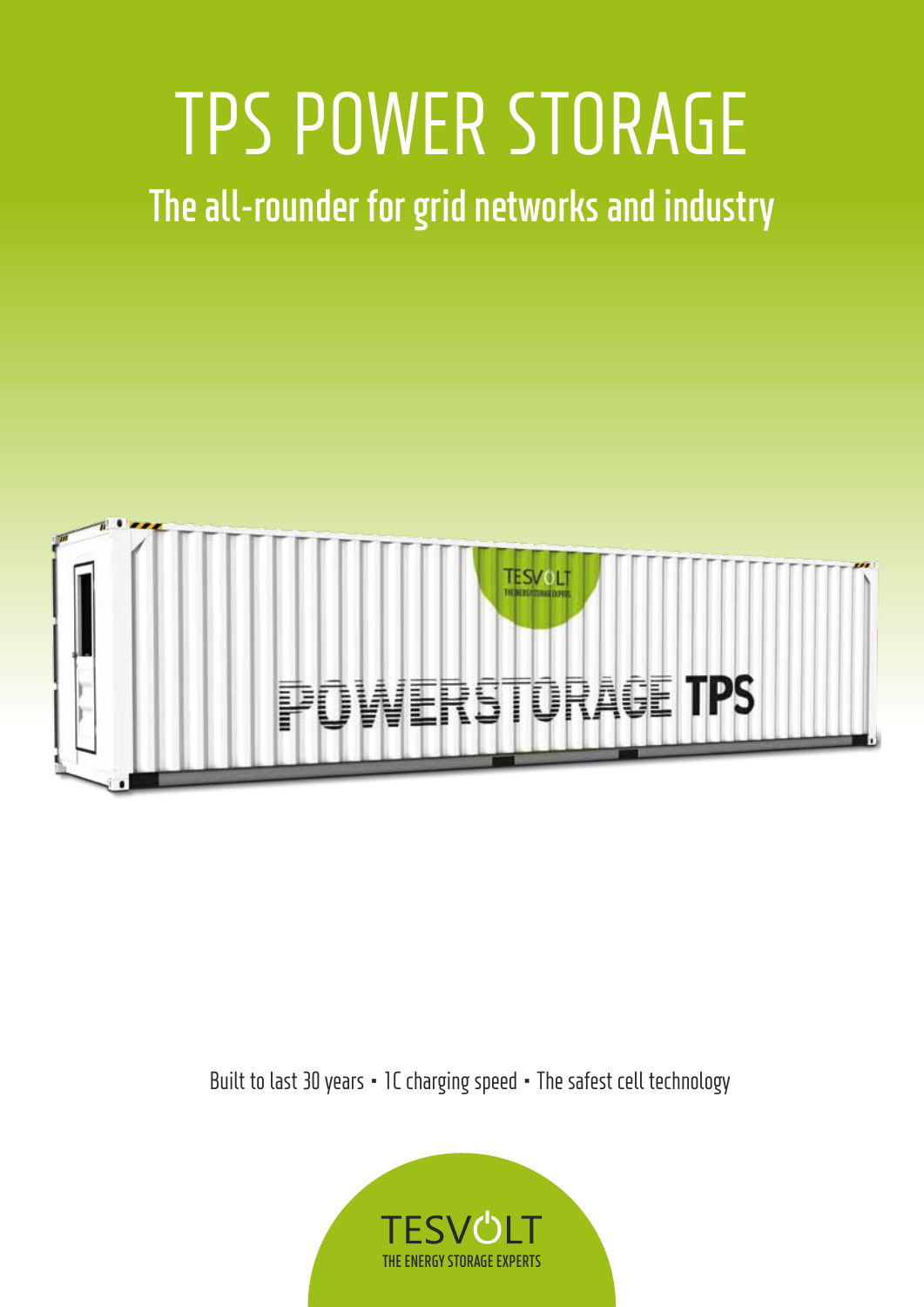## WE HAVE A "THEN" FOR ANY "WHEN".

## **Our battery storage system can be optimally adapted to suit every application.**

Whether for emergency power or to cut peak loads, whether on- or off-grid, whether in the desert or the arctic circle – with the *TPS system*, TESVOLT offers an industrial storage solution for every application. The *TPS system* is not only flexible, with a size and output that can be adapted to suit any need, it is also one of the most advanced and cost-efficient storage sys-

#### **Maximum safety**

Prismatic battery cells are incredibly durable, safe and powerful – particularly in comparison to round cells. Tesvolt uses cells from Samsung SDI and offers a 10-year performance warranty on the entire storage system.

#### **Long service life**

The service life of a battery has a huge impact on its economic efficiency. Our storage system features outstanding performance data: All components are built to last 8,000 cycles and offer a 30-year service life.

tems. It is extremely robust and is therefore well-suited to the hardest tasks. High-end battery cells from the automotive industry and innovative technologies such as the *Active Battery Optimizer* guarantee a long lifespan and maximum efficiency. This way, the self consumption of a storage rack on standby is reduced to a mere 5W (without cooling).

### **High-performance without compromise**

*TPS storage systems* can store energy very quickly, and release it again even faster. With a continuous power rating of 1C for charging and discharging, the storage system is optimised for professional use in industry and grid services.

#### **Flexibility now and in the future**

Our *TPS storage systems* do not only offer flexible configuration options at the moment of purchase – thanks to the innovative *Active Battery Optimizer* technology, the battery modules can also be retrofitted or exchanged even years later.

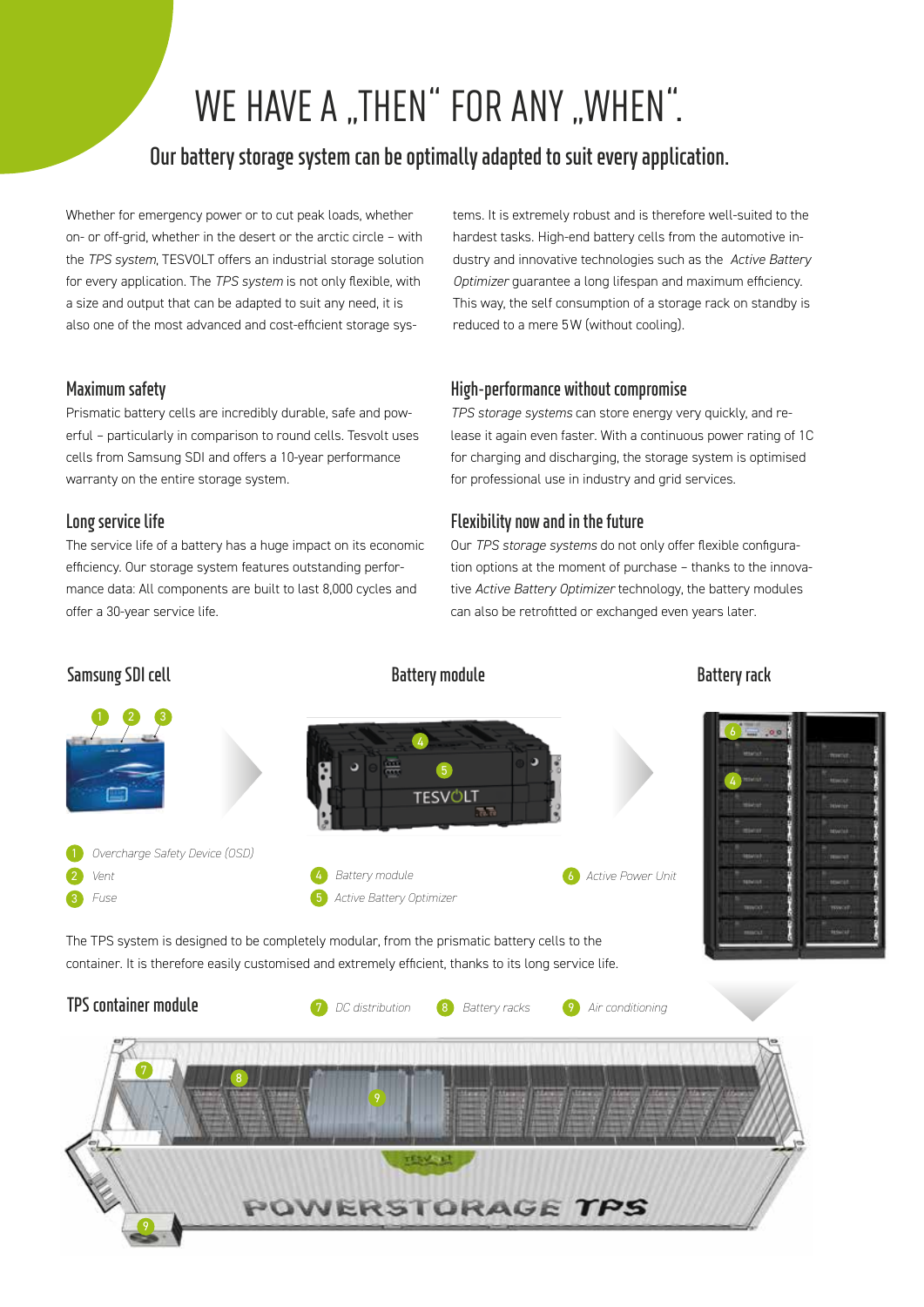## AREAS OF APPLICATION

## **On-grid – Grid system services**



- **Q(U) on demand** flexible reactive power supply (through the inverter)
- **P(f) on demand** frequency-dependent active power control for grid support, e.g. (frequency response)
- **Balancing power** offsetting fluctuations in the grid
- **Ramp Rate Control**  balancing out irregularities in power output
- **Peak load capping** offsetting peaks in demand (load shifting and load shedding)

## **Off-grid**

Combined with suitable charge controllers (e.g. SMA SCS), *TESVOLT TPS systems* can be used in off-grid networks e.g. to optimise diesel hybrid plants (genset optimisation control). This enables a reduction in fuel consumption.

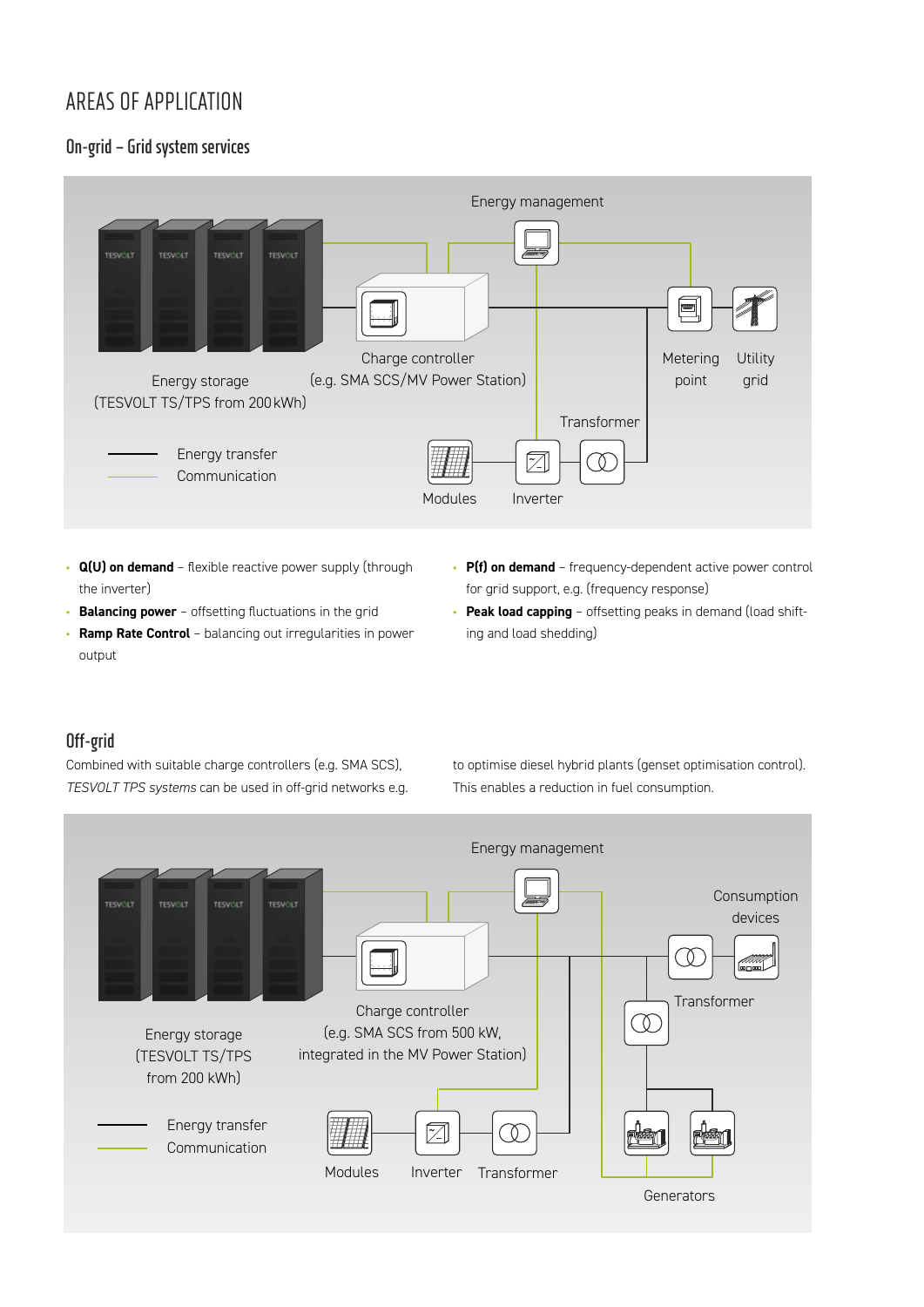## CONTAINER

## **Technical data and equipment**



- Partially integrated, ready-to-connect air-conditioning to ensure total temperature control of the interior and optimise the operating temperature
- Shelving system or *TS battery racks*
- Optional: integrated DC main distribution board for combining the battery racks

#### **Transportation**

- Standardised ISO container transport overland by HGV
- Optional: CSC certification, international transport possibilities via ISO container sea freight
- Optional: Fire detection system with alarm (forwarding)
- Optional: Structure equipped according to fire-resistance class F90
- Optional: automatic fire extinguishing system
- Optional: containers to suit customer-specific requirements, e.g. salt water resistant paintwork near to the coast

#### **Installation**

- External temperature range for operation -20 °C to +45 °C
- Optional: External temperature range for operation -40 °C to +55 °C

*SMA SUNNY CENTRAL STORAGE SCS 2200/2500-EV*

## SMA – SUNNY CENTRAL STORAGE

- Compatible with *TESVOLT storage systems*
- Stand-alone system power outputs from 500 kW to 2,200 kW • Power levels (kW):
- 500 / 630 / 720 / 800 / 850 / 900 / 1000 / 2200 2x 630 / 2x 720 / 2x 800 / 2x 850 / 2x 900 / 2x 1000
- Available up to 40 kV as a container solution: MVPS Medium Voltage Power Station (SCS with integrated medium voltage transformer and switchgear)
- Full functionality for providing grid system services
- Parallel combined grid mode



*In addition to an SCS, the SMA MV Power Station also comprises a transformer*  and a switchgear.

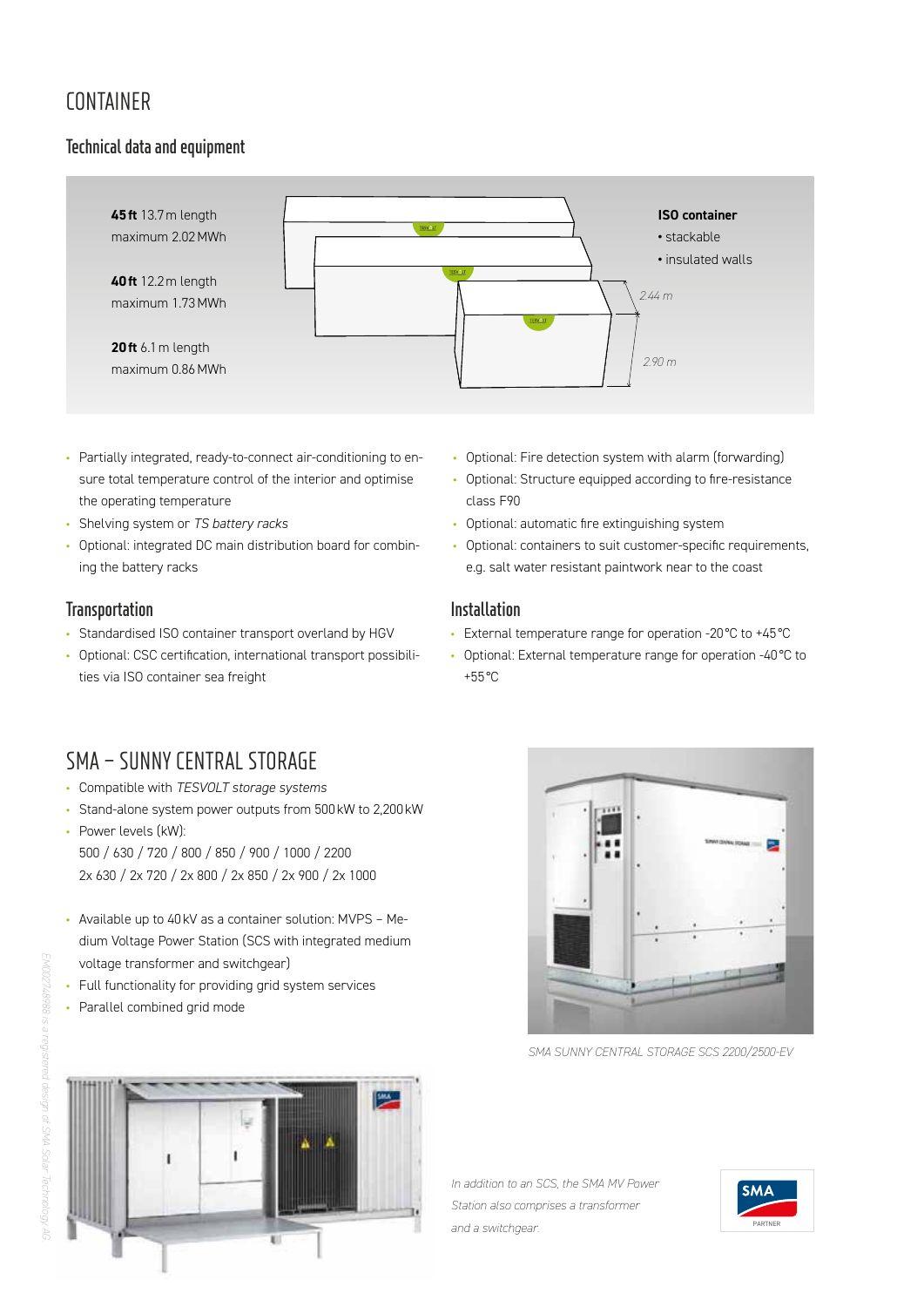## MONITORING AND SERVICE AROUND THE GLOBE

With our storage monitoring system, you can keep an eye on the state of charge and condition of each individual battery cell at all times.

This way, you can monitor and analyse the storage system both on site and remotely.

We also offer installation and maintenance support services worldwide via video livestream.

|        | $\overline{+}$ | ∓              | $\ddotplus$         | 구              | ∓              | ∓              | ∓              |
|--------|----------------|----------------|---------------------|----------------|----------------|----------------|----------------|
|        | Cell 1         | Cell 2         | Cell 3              | Cell 4         | Cell 5         | Cell 6         | Cell 7         |
| U cell | 3,446 V        | 3,458 V        | 3.444 V             | 3.485V         | 3.466 V        | 3,458V         | 3.483 V        |
| Temp   | $20^{\circ}$ C | $20^{\circ}$ C | $20^{\circ}$ C      | $20^{\circ}$ C | $20^{\circ}$ C | $20^{\circ}$ C | $20^{\circ}$ C |
| SoH    | 100 %          | 100%           | 100%                | 100%           | 100%           | 100 %          | 100%           |
|        | $\overline{+}$ | $\overline{+}$ | $\overline{+}$<br>- | $\overline{+}$ | $\overline{+}$ | ∓<br>-         | ∓              |
|        | Cell 8         | Cell 9         | Cell 10             | Cell 11        | Cell 12        | Cell 13        | Cell 14        |
| U cell | 3.446 V        | 3.458V         | 3.444 V             | 3.485V         | 3.466 V        | 3.458 V        | 3.483 V        |
| Temp   | $20^{\circ}$ C | $20^{\circ}$ C | $20^{\circ}$ C      | $20^{\circ}$ C | $20^{\circ}$ C | $20^{\circ}$ C | $20^{\circ}$ C |
| SoH    | 100 %          | 100%           | 100%                | 100%           | 100%           | 100%           | 100%           |

## MODULAR SYSTEM PRINCIPLE

*TPS systems* are flexibly adaptable to suit your operating purpose:

- *TPS storage systems* can be installed in systems with a voltage of up to 950V DC
- *TPS storage systems* are available from 200 kWh
- Three different sizes of containers (20 ft, 40 ft and 45 ft) can be used as housing
- The containers can be fitted with racks holding up to 5, 8 or 10 battery modules

## SYSTEM CONFIGURATIONS

This table displays the possible output depending on the container version and capacity.

| individual | 14,000 kWh                                |            |            |            |            |             |             |             |                                         |             | C           | ۰           |
|------------|-------------------------------------------|------------|------------|------------|------------|-------------|-------------|-------------|-----------------------------------------|-------------|-------------|-------------|
|            | 7,000 kWh                                 | $\bullet$  | $\bullet$  | $\bullet$  | $\bullet$  | $\bullet$   | $\bullet$   | $\bullet$   | $\bullet$                               | $\bullet$   | $\bullet$   | $\bullet$   |
|            | 5,000 kWh                                 | $\bullet$  | $\bullet$  | $\bullet$  | $\bullet$  | $\bullet$   | $\bullet$   | $\bullet$   | $\bullet$                               | $\bullet$   | $\bullet$   | $\bigcirc$  |
|            | 3,000 kWh                                 | $\bullet$  | $\bullet$  | $\bullet$  | $\bullet$  | $\bullet$   | $\bullet$   | $\bullet$   | $\bullet$                               | $\bullet$   | $\bigcirc$  |             |
|            | 2,000 kWh                                 | $\bullet$  | $\bullet$  | $\bullet$  | $\bullet$  | $\bullet$   | $\bullet$   | $\bullet$   | $\bullet$                               | $\bullet$   | $\bigcirc$  |             |
|            | 2,000 kWh                                 |            |            |            | $\bullet$  | $\bullet$   |             | $\bullet$   | $\bullet$                               | $\bullet$   | $\bigcirc$  |             |
| 45 ft      | 1,850 kWh                                 | $\bullet$  | $\bullet$  | $\bullet$  | $\bullet$  | $\bullet$   | C           | $\bullet$   | $\bullet$                               | $\bullet$   |             |             |
|            | 1,700 kWh                                 | $\bullet$  | $\bullet$  | $\bullet$  | $\bullet$  | $\bullet$   | $\bullet$   | $\bullet$   | $\bullet$                               | $\bullet$   |             |             |
|            | 1,700 kWh                                 |            |            |            | $\bullet$  | $\bullet$   |             | $\bullet$   | $\bullet$                               | $\bullet$   |             |             |
|            | 1,550 kWh                                 | $\bullet$  | $\bullet$  | $\bullet$  | $\bullet$  | $\bullet$   | $\bigodot$  | $\bullet$   | $\bullet$                               | $\bullet$   |             |             |
| 40 ft      | 1,400 kWh                                 | $\bullet$  | $\bullet$  | $\bullet$  | $\bullet$  | $\bullet$   | $\bullet$   | $\bullet$   | $\bullet$                               | $\bigcirc$  |             |             |
|            | 1,250 kWh                                 | $\bullet$  | $\bigodot$ | $\bullet$  | $\bullet$  | $\bullet$   | $\bullet$   | $\bullet$   | $\bigcirc$                              | $\bigcirc$  |             |             |
|            | 1,100 kWh                                 | $\bullet$  | $\bullet$  | $\bullet$  | $\bullet$  | $\bullet$   | $\bullet$   | $\bigcirc$  | $\bigcirc$                              | $\bigcirc$  |             |             |
|            | 950 kWh                                   | $\bullet$  | $\bullet$  | $\bullet$  | $\bullet$  | $\bullet$   | $\bullet$   | $\bigcirc$  | $\bigcirc$                              | $\bigcirc$  |             |             |
| 20 ft      | 800 kWh                                   | $\bullet$  | $\bigodot$ | $\bullet$  | $\bullet$  | $\bullet$   | $\bigcirc$  | $\bigcirc$  | $\bigcirc$                              |             |             |             |
|            | 650 kWh                                   | $\bullet$  | $\bullet$  | $\bullet$  | $\bullet$  | $\bigcirc$  | $\bigcirc$  | $\bigcirc$  |                                         |             |             |             |
|            | 500 kWh                                   | $\bullet$  | $\bullet$  | $\bullet$  | $\bigcirc$ | $\bigcirc$  |             |             |                                         |             |             |             |
|            | 350 kWh                                   | $\bullet$  | $\bigcirc$ | $\bigcirc$ | $\bigcirc$ |             |             |             | available<br>$\bigcirc$ on request<br>c |             |             |             |
|            | <b>200 kWh</b>                            | $\bigcirc$ | $\bigcirc$ | $\bigcirc$ |            |             |             |             |                                         |             |             |             |
| Container  | $\uparrow$ Energy<br>Output $\rightarrow$ | 500<br>kW  | 630<br>kW  | 720<br>kW  | 850<br>kW  | 1,000<br>kW | 1,260<br>kW | 1,600<br>kW | 1,800<br>kW                             | 2,000<br>kW | 4,000<br>kW | 8,000<br>kW |